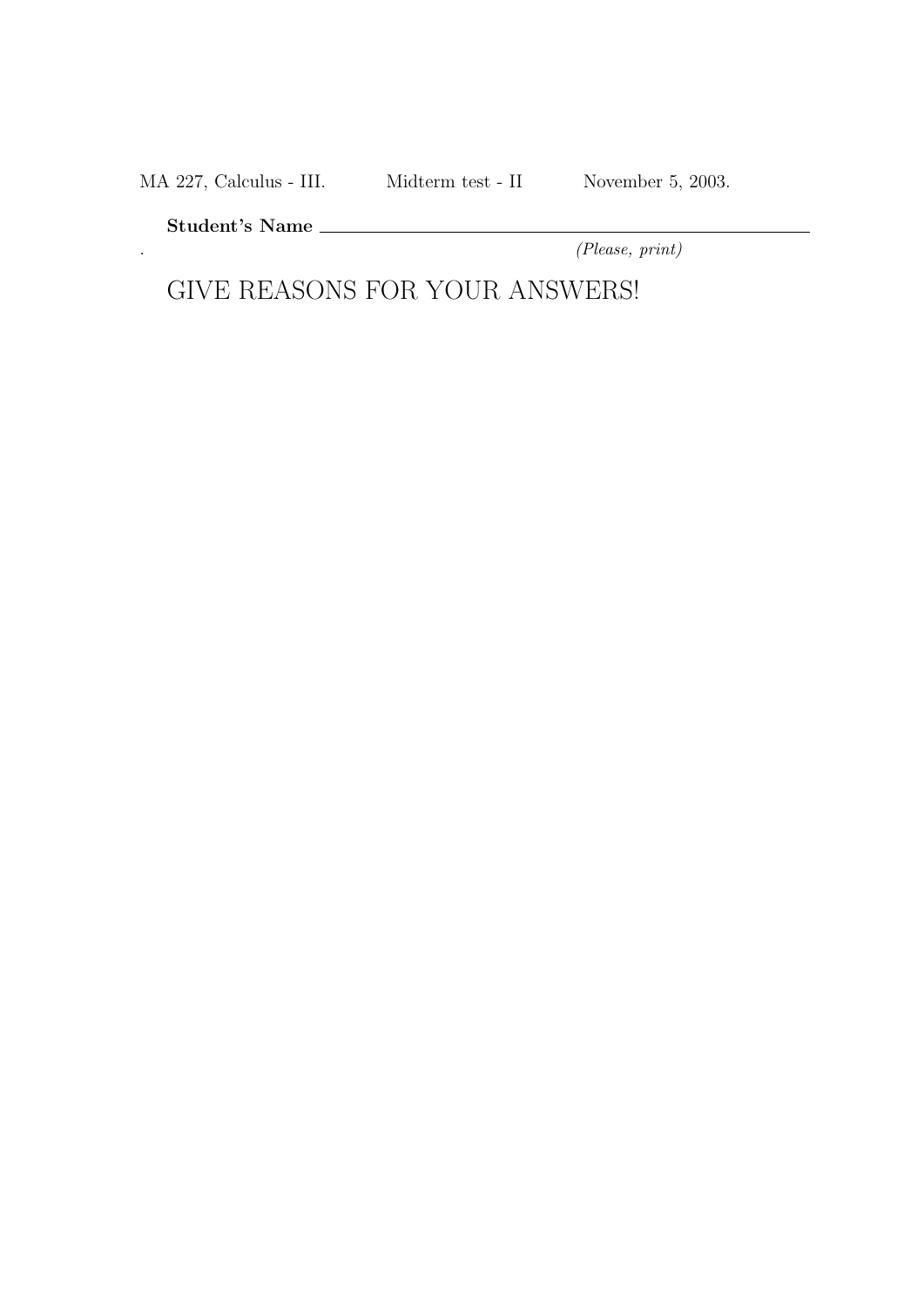TEST 1:

———————————————

HW:

## The Final Grade for TEST 1:

I. (10%) Suppose 
$$
z = f(x, y)
$$
,  $x = g(s, t)$ ,  $y = h(s, t)$ ,  
\n
$$
g(1, 2) = 3, g_s(1, 2) = -1, g_t(1, 2) = 4,
$$
\n
$$
h(1, 2) = 6, h_s(1, 2) = -5, h_t(1, 2) = 10,
$$
\n
$$
f_x(3, 6) = 7, f_y(3, 6) = 8.
$$
\nFind  $\partial z/\partial t$  when  $s = 1, t = 2$ 

Find  $\partial z/\partial s$  and  $\partial z/\partial t$  when  $s=1, t=2$ .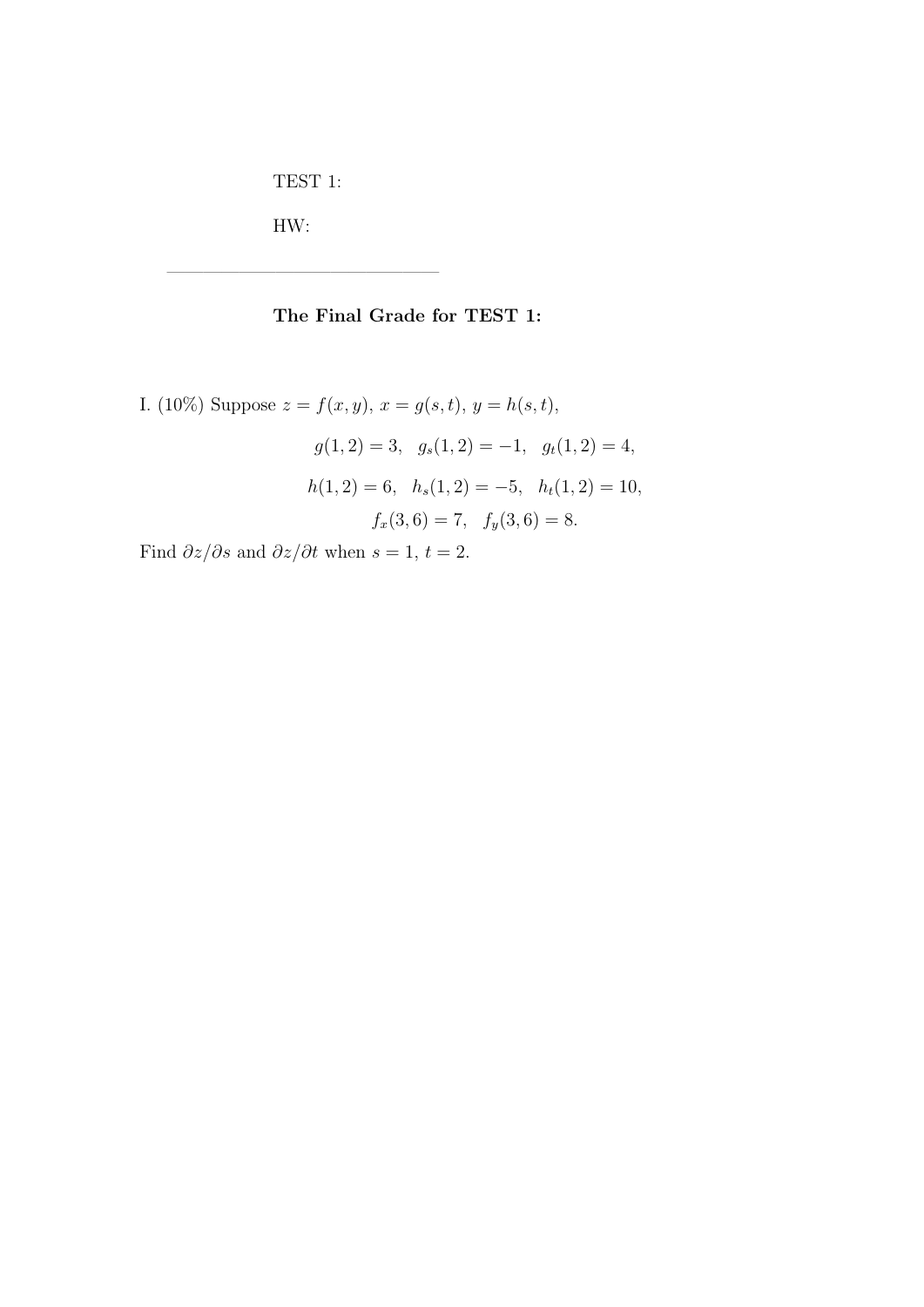II. (10%) Find the gradient of the function  $f(x, y) = x^2 + y^3 - xy$  at the point (2, 1).

III. (15%) Find the derivative of the function

$$
f(x,y) = \frac{x}{x^2 + y^2}
$$

at the point  $(-1, 1)$  in the direction of the vector  $\langle -\frac{3}{5}$  $\frac{3}{5}, \frac{4}{5}$  >.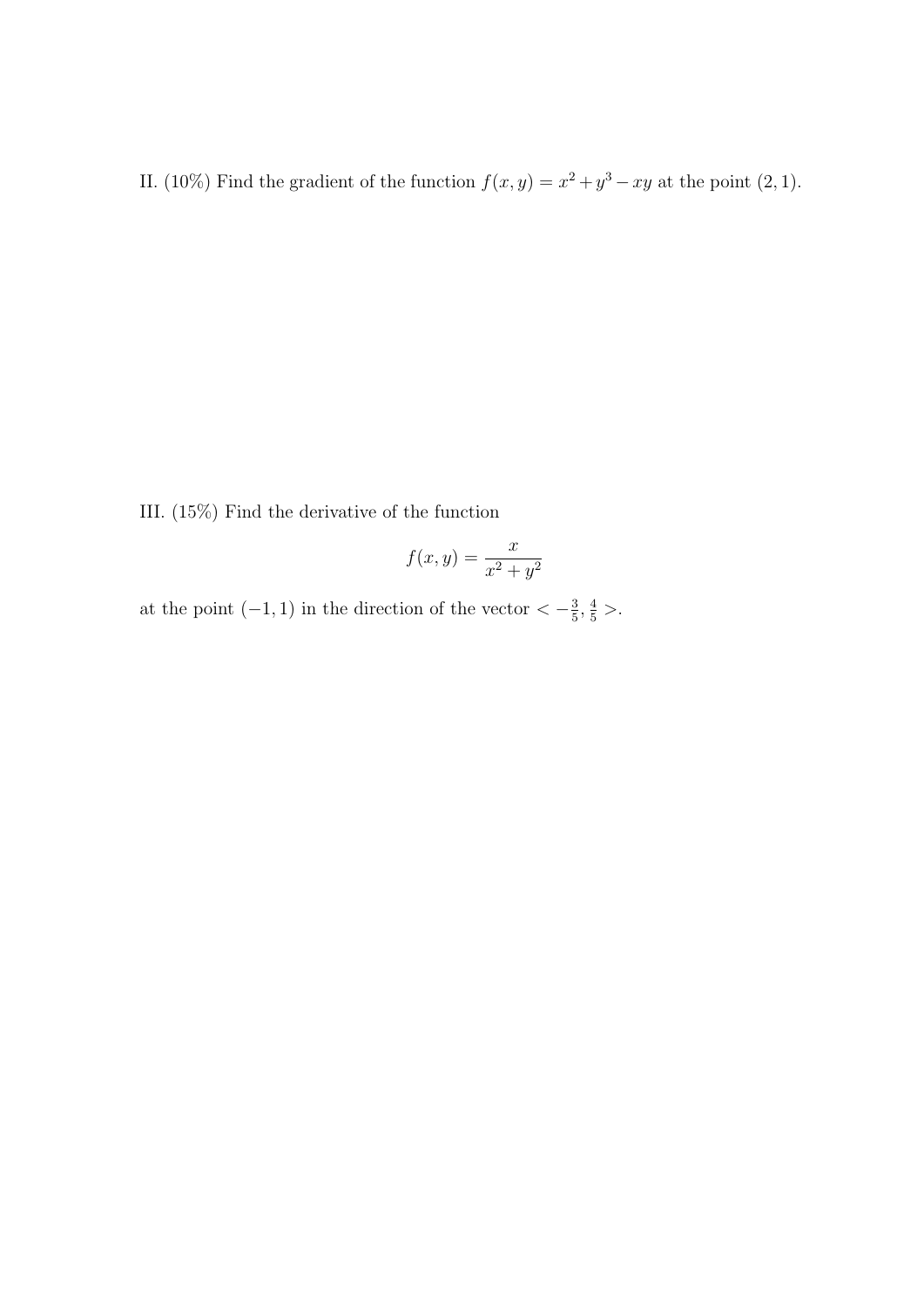IV. (15%) Find the directions in which the function  $f(x, y) = x^2 + \sin y$  increases and decreases most rapidly at the point (1, 0). Then find the derivative of the function in these directions.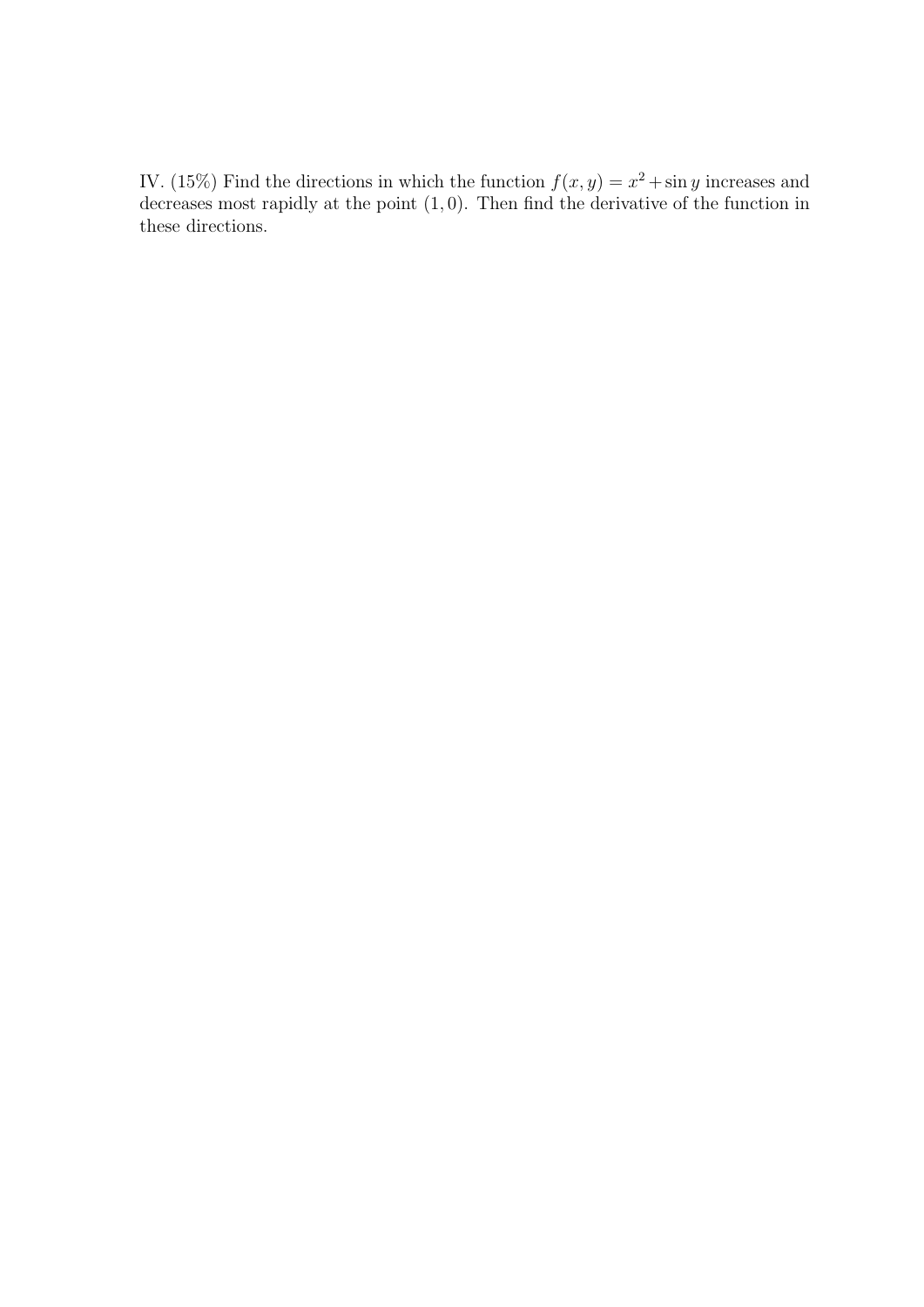V. (15 %) Find all the local maxima, local minima and saddle points of the function

$$
f(x, y) = x^3 + y^3 + 3x^2 - 3y^2 - 8.
$$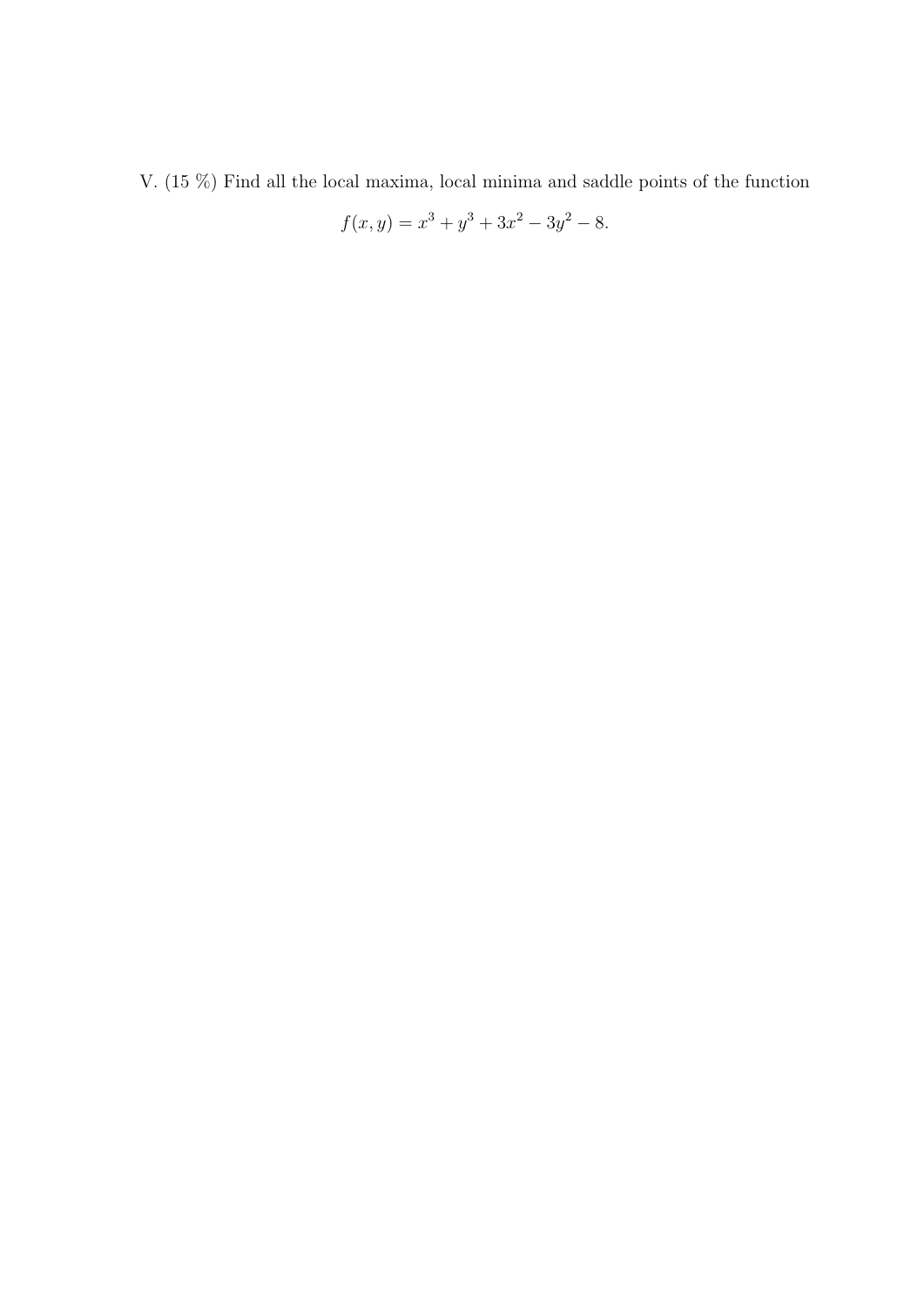VI. (10 %) Find the absolute maximum and minimum values of the function

$$
f(x,y) = 2x + y + 1
$$

in the region

$$
D = \{(x, y) | x \ge 0, y \ge 0, x + y \le 1\}.
$$